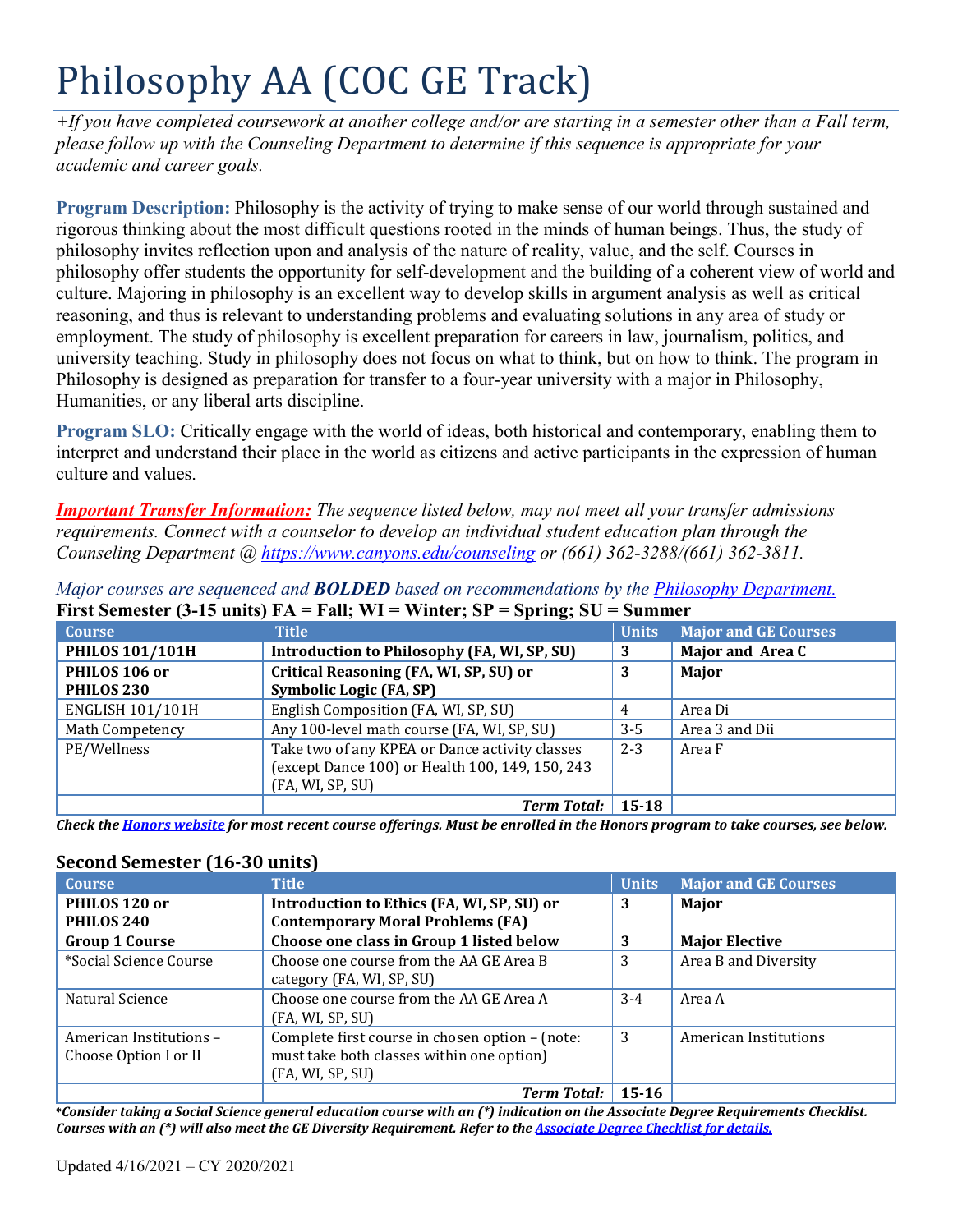# **Third Semester (31-45 units)**

| <b>Course</b>                | <b>Title</b>                                                | <b>Units</b> | <b>Major and GE Courses</b> |
|------------------------------|-------------------------------------------------------------|--------------|-----------------------------|
| PHILOS 110 or                | <b>History of Ancient Philosophy (FA) or History</b>        | 3            | Major                       |
| PHILOS 111                   | of Modern Philosophy (SP)                                   |              |                             |
| <b>Group 2 Course</b>        | Choose one course from Group 2 listed below                 | 3            | <b>Major Elective</b>       |
|                              | (FA, SP)                                                    |              |                             |
| American Institutions        | Complete second course in chosen option – (note:            | 3            | American Institutions       |
|                              | must take both classes within one option)                   |              |                             |
|                              | (FA, WI, SP, SU)                                            |              |                             |
| AA Elective -                | Choose any 3-unit course that is AA degree                  | 3            | Elective                    |
| <b>Department Recommends</b> | applicable (FA, WI, SP, SU) - Department                    |              |                             |
| PHILOS 112                   | Recommends History of Philosophy - 20 <sup>th</sup> Century |              |                             |
|                              | Philosophy (FA)                                             |              |                             |
| AA Elective - Department     | Choose any 3-unit course that is AA degree                  | 3            | Elective                    |
| Recommends PHILOS Course     | applicable                                                  |              |                             |
|                              | <b>Term Total:</b>                                          | 15           |                             |

# **Fourth Semester (46-60 units)**

| <b>Course</b>            | <b>Title</b>                                | <b>Units</b> | <b>Major and GE Courses</b> |
|--------------------------|---------------------------------------------|--------------|-----------------------------|
| <b>Group 3 Course</b>    | Choose one course from Group 3 that has not | 3            | <b>Major Elective</b>       |
|                          | already been completed                      |              |                             |
| AA Elective -            | Choose any 3-unit course that is AA degree  | 3            | Elective                    |
| Department Recommends    | applicable - Department Recommends          |              |                             |
| PHILOS <sub>250</sub>    | <b>Environmental Ethics (SP)</b>            |              |                             |
| AA Elective -            | Choose any 3-unit course that is AA degree  | 3            | Elective                    |
| Department Recommends    | applicable (FA, WI, SP, SU) - Department    |              |                             |
| PHILOS <sub>225</sub>    | Recommends Introduction to Philosophy of    |              |                             |
|                          | Religion (SP)                               |              |                             |
| AA Elective - Department | Choose any 3-unit course that is AA degree  | 3            | Elective                    |
| Recommends PHILOS Course | applicable (FA, WI, SP, SU)                 |              |                             |
| AA Elective - Department | Choose any 3-unit course that is AA degree  | 3            | Elective                    |
| Recommends PHILOS Course | applicable (FA, WI, SP, SU)                 |              |                             |
|                          | <b>Term Total:</b>                          | 15           |                             |

*Students are encouraged to take additional Philosophy courses to fulfill AA electives.*  **Total Units: 60+** 

#### **Group 1 – Choose three units in this area**

| *PHILOS 102 | Introduction to Eastern Religion & Philosophy $(FA, SP)$ |  |
|-------------|----------------------------------------------------------|--|
| *PHILOS 220 | Introduction to Comparative Religion (FA, WI, SP, SU)    |  |
| PHILOS 225  | Introduction to Philosophy of Religion (SP)              |  |
|             |                                                          |  |

 *\*PHILOS 120 and 220 may count towards your major AND GE Diversity requirement* 

### **Group 2 – Choose three units in this area**

| PHILOS 112 | History of Philosophy – $20^{th}$ Century Philosophy (FA) |  |
|------------|-----------------------------------------------------------|--|
| PHILOS 130 | Introduction to Social and Political Philosophy (FA)      |  |
| PHILOS 250 | Environmental Ethics (SP)                                 |  |

#### **Group 3 – Choose three units in this area that have not already been taken**

| PHILOS 102            | Introduction to Eastern Religion & Philosophy (FA, SP) |  |
|-----------------------|--------------------------------------------------------|--|
| PHILOS 106            | Critical Reasoning (FA, WI, SP, SU)                    |  |
| PHILOS 110            | History of Ancient Philosophy (FA)                     |  |
| PHILOS 111            | History of Modern Philosophy (SP)                      |  |
| PHILOS 112            | History of Philosophy – $20th$ Century Philosophy (FA) |  |
| PHILOS 120            | Introduction to Ethics (FA, WI, SP, SU)                |  |
| PHILOS 130            | Introduction to Social and Political Philosophy (FA)   |  |
| PHILOS <sub>220</sub> | Introduction to Comparative Religion (FA, WI, SP, SU)  |  |
| PHILOS <sub>225</sub> | Introduction to Philosophy of Religion (SP)            |  |

Updated 4/16/2021 – CY 2020/2021